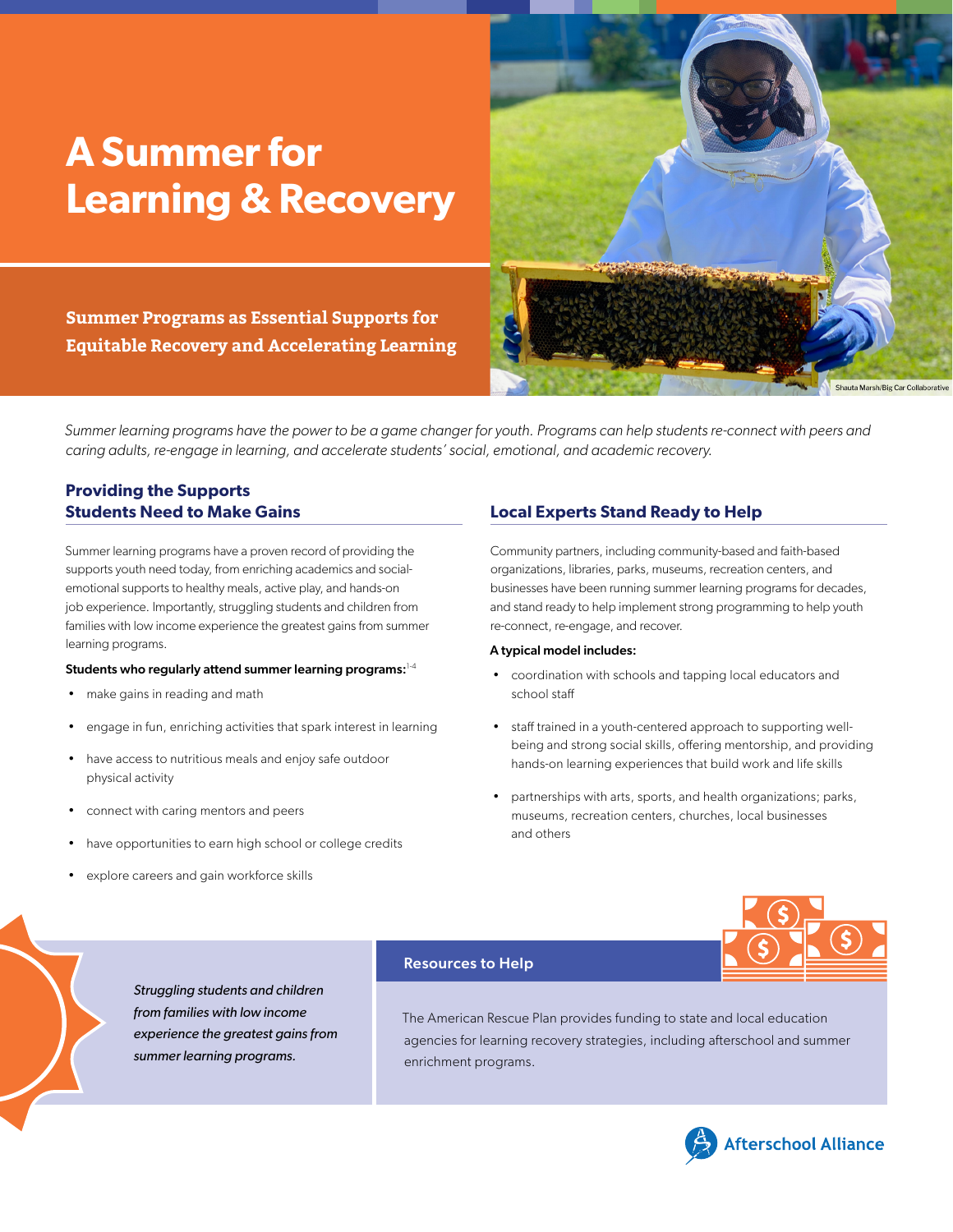# <span id="page-1-0"></span>**Essential for Equitable Recovery**

jobs during the pandemic, causing spikes in hunger, food insecurity, and unemployment. Summer learning programs can serve as a lifeline ensuring parents are able to work or take time to seek employment.



S.Wells/Life Pieces to Masterpieces



# **Program Spotlight: Energy Express, West Virginia (statewide)**

This West Virginia University Extension summer literacy program is staffed by college students who are AmeriCorps members. Staff focus on helping kids achieve gains in reading and literacy skills, engage them in hands-on, minds-on activities and support social and emotional learning through carefully selected readings. The program is actively involved in the state Department of Education's Campaign for Grade Level Reading and serves approximately 3,000 children in low-income and rural communities across the state each summer.

### **Addressing Summer Hunger 17M U.S. children are at risk for hunger[5](#page-2-0)**

Many summer programs provide students with access to nutritious meals, which are especially critical when schools are closed and millions of children from low-income families lose access to the school breakfasts, lunches, and afterschool meals they receive during the regular school year. This summer, programs will have an extraordinary role and opportunity to provide healthy food to children who participate in educational, enrichment, physical, and recreational activities. Many may also serve as food distribution sites for families and communities.



Research Highlight: Accelerating Reading and Math Gains

A randomized controlled trial study found elementary school students who attended learning programs for two summers outperformed their non-participating peers in reading and math both in the fall and the following spring. Summer program students had gains equal to 20%-25% of the typical annual gains in reading and math.<sup>6</sup>